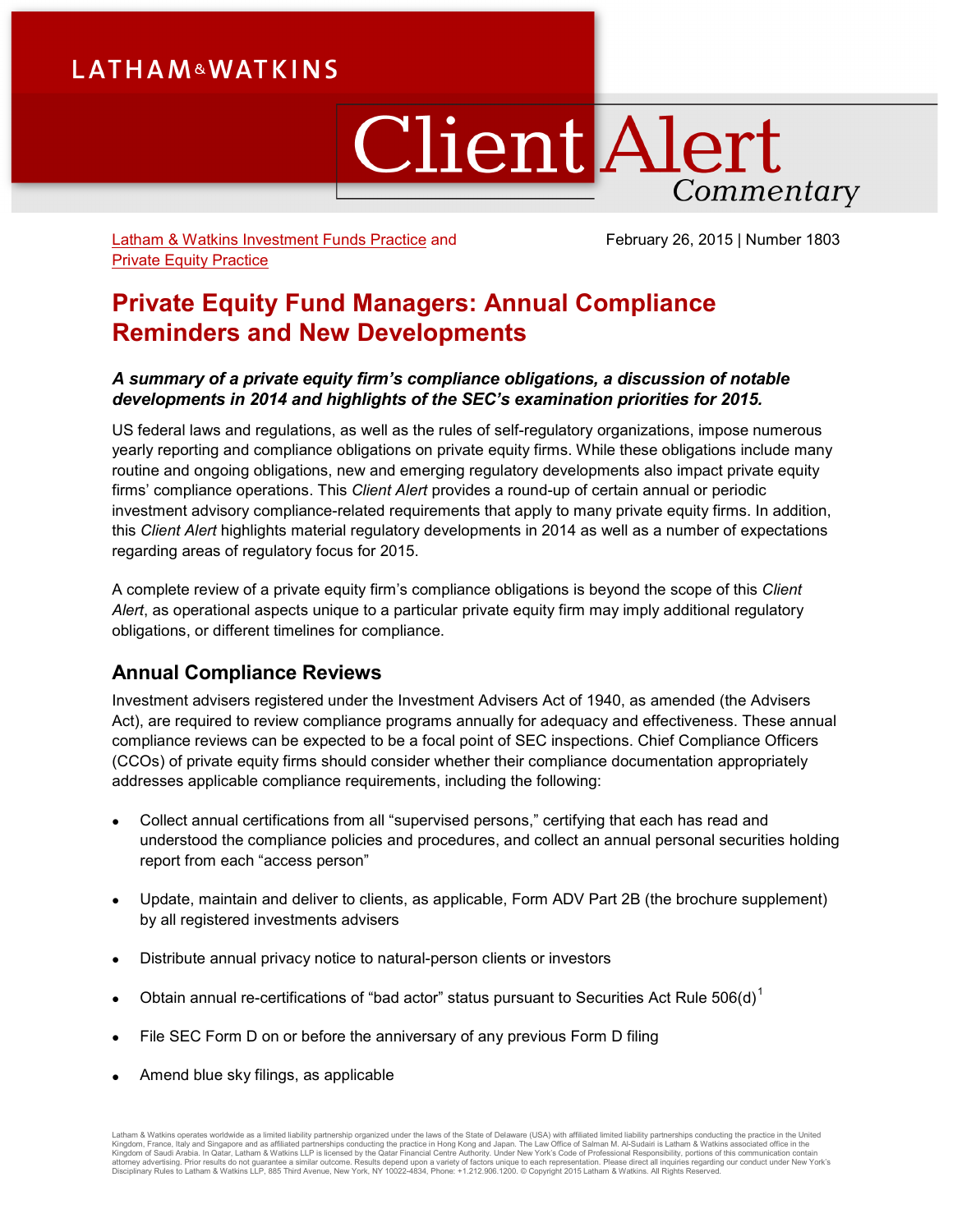- Complete Department of Labor filings for ERISA benefit-plan clients or investors, as applicable
- Confirm and comply with any contractual obligations in counterparty agreements, side letters, credit facilities, and other documents that require periodic notice, reporting, or similar requirements

In addition, CCOs should consider any compliance matters that arose during the previous year, any changes in the investment manager's or its affiliates' business activities, and any changes in applicable law that may require a revision to the compliance program. Documentation of these activities must be kept for a period of five years. CCOs should also coordinate, in conjunction with an investment adviser's senior management, an overall review of the investment adviser's compliance program, and adopt any appropriate revisions to the program.

## **Regulatory Filings Checklist[2](#page-7-1)**

The following checklist provides a summary chronological listing of certain U.S. Securities and Exchange Commission, U.S. Commodities Futures Trading Commission, National Futures Association and U.S. Department of the Treasury reporting obligations for the first half of 2015. Many of the deadlines assume a fiscal year end of December 31.

#### **Investment Funds and Private Equity Practices**

#### LATHAM&WATKINSLLP

# Investment Adviser Reporting and Compliance

**Certain requirements imposed by US law and SROs for the first half of 2015, assuming a fiscal year ending December 31.** 



#### **Legend**

- **TIC Form S** filers are US entities, who during the reporting month, transact in US or foreign long-term securities with foreigners in excess of \$350 million.
- **TIC B-Form** filers are US financial institutions, including foreign funds with US managers, with negotiable or non-negotiable, claims or liabilities to/against persons in any one foreign country in excess of \$25 million or to/against all foreign residents in excess of \$50 million.
- **TIC Form D** filers are all US resident entities that have derivative contracts with foreign counterparties for their own account with a notional value in excess of \$400 billion or net settlement payments greater than \$400 million.
- **TIC Form SLT** filers include any US owner, custodian or issuer of over \$1 billion in foreign long-term securities
- **SEC Form 13F** filers are fund managers who hold at least \$100 million in listed equity securities on the last trading-day of any calendar month in the prior calendar quarter or prior calendar year.
- **SEC Form 13H** requires a fund manager, which purchases or sells listed equity securities through a broker, in an amount exceeding (a) 2 million shares or \$20 million in fair market value on any given day or (b) 20 million shares or \$200 million in value in any given calendar month, to file as a large trader.
- **FBAR** filer is any US person having certain financial interest or control over a financial account in a foreign country.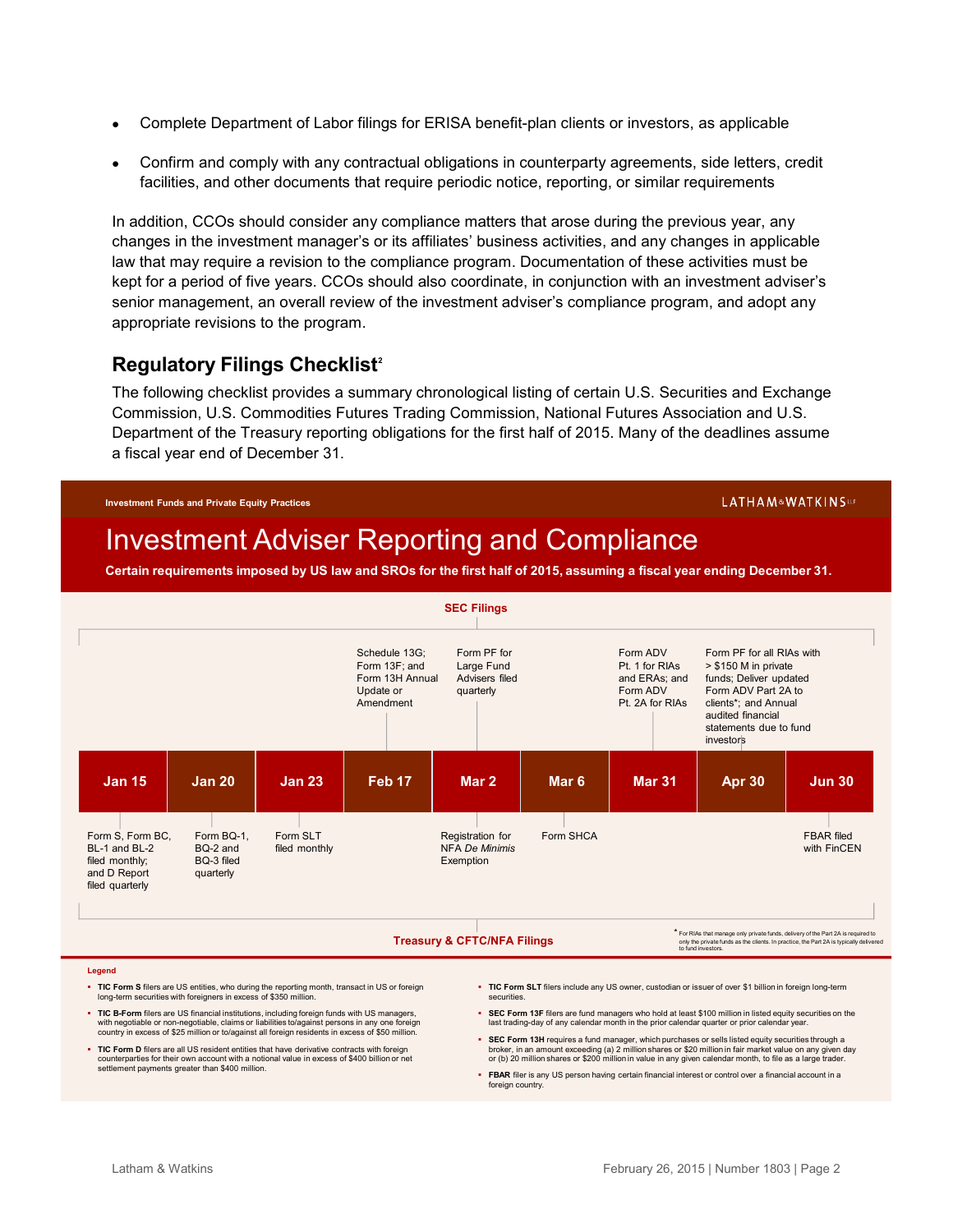## **Notable Developments in 2014**

Regulators have renewed their focus on internal controls and books and records compliance. In particular, the SEC continues its ongoing "broken windows" campaign targeting minor violations. The campaign's aim is to demonstrate that the SEC's enforcement program will pursue all types of violations of the federal securities laws, big and small, and not tolerate small infractions because "even the smallest infractions have victims, and … the smallest infractions are very often just the first step toward bigger ones down the road." (From SEC Chair Mary Jo White's [speech at the Securities Enforcement Forum](http://www.sec.gov/News/Speech/Detail/Speech/1370539872100#.VNkkRvnF-Ck) on Oct. 9, 2013). The following are brief summaries of notable developments relevant to investment managers and investment funds as well as hyperlinks to more detailed information.

- **Increased Transparency: Disclosures of Conflicts of Interest, Fees and Expenses**  The SEC strongly recommended increased transparency in a speech by Andrew Bowden, the Office of Compliance Inspections and Examinations (OCIE) Director, entitled *[Spreading Sunshine in Private](http://www.sec.gov/News/Speech/Detail/Speech/1370541735361#.VMkMUmjF-Ck)  [Equity](http://www.sec.gov/News/Speech/Detail/Speech/1370541735361#.VMkMUmjF-Ck)*. More particularly, through its enforcement and inspection efforts in 2014, the SEC continued to focus on private equity disclosures to investors, particularly related to conflicts of interest. The SEC's areas of concentration have included disclosures related to affiliated party transactions, referral fees, finder's fees and other compensation agreements. Additionally, the SEC has scrutinized investment funds that accelerate portfolio company monitoring fees or shift costs from the investment manager to its investors in the middle of a fund's life. Finally, the SEC has highlighted private equity firms' use of and payments to consultants or "operating partners," (*i.e.*, individuals or organizations that provide some specialized experience or services in connection with portfolio companies) as an area for improved disclosures. Especially sensitive are allocations of portfolio company expenses between related private equity funds as well as the allocation of an adviser's expenses to the private equity fund. (Please see Latham *Client Alert*, *[Private Equity Fund Managers: Takeaways From The](http://www.lw.com/thoughtLeadership/lw-SEC-enforcement-focus-private-equity)  [SEC's Past Year in Enforcement](http://www.lw.com/thoughtLeadership/lw-SEC-enforcement-focus-private-equity)* for more on SEC enforcement in 2014.) Ultimately, private equity firms should seek to conduct the operations of their funds (particularly related to conflicts of interest and expense sharing) in accordance with their governing documents, including the fund's offering documentation on which investors made their investment decisions in respect of the fund. Private equity firms should also consider updating their Form ADV brochure as needed to provide disclosure of current practices.
- **Asset Valuation Practices**  Private equity firms' valuation practices were another increasing area of concern for the SEC. The SEC's focus included lenient valuation practices (particularly if an investment manager uses unrealized portfolio gains to compute incentive fees), differences in valuations used in fundraising activities as compared to ongoing reporting, and transparency efforts. It should be expected that valuation policies and practices will continue to be an area of focus in SEC examinations, both as to consistent and accurate implantation and investor disclosure. As a result, we believe private equity firms should carefully review their historical performance presentations for consistency with valuation policies as well as the accuracy of disclosure. In this regard, the SEC also announced in an [Annual Staff Report](http://www.sec.gov/reportspubs/special-studies/im-private-fund-annual-report-081514.pdf) that it is using data provided in Form PFs to ferret out aberrational returns relative to certain benchmarks for further investigation.
- **New Focus on Cybersecurity Preparedness, Regulation S-P** The SEC's OCIE is assessing cybersecurity preparedness during routine and non-routine examinations. In a [risk](http://www.sec.gov/ocie/announcement/Cybersecurity+Risk+Alert++%2526+Appendix+-+4.15.14.pdf) alert published in April 2014, the SEC provided a sample list of information that its examiners would want to review. The list demonstrates the SEC's concern regarding an investment manager's ability to protect the safety and confidentiality of customer information. The risk alert recommended that investment managers adopt policies and procedures addressing administrative, technical and physical safeguards for protecting customer records. Less than a year later, on February 3, 2015, the OCIE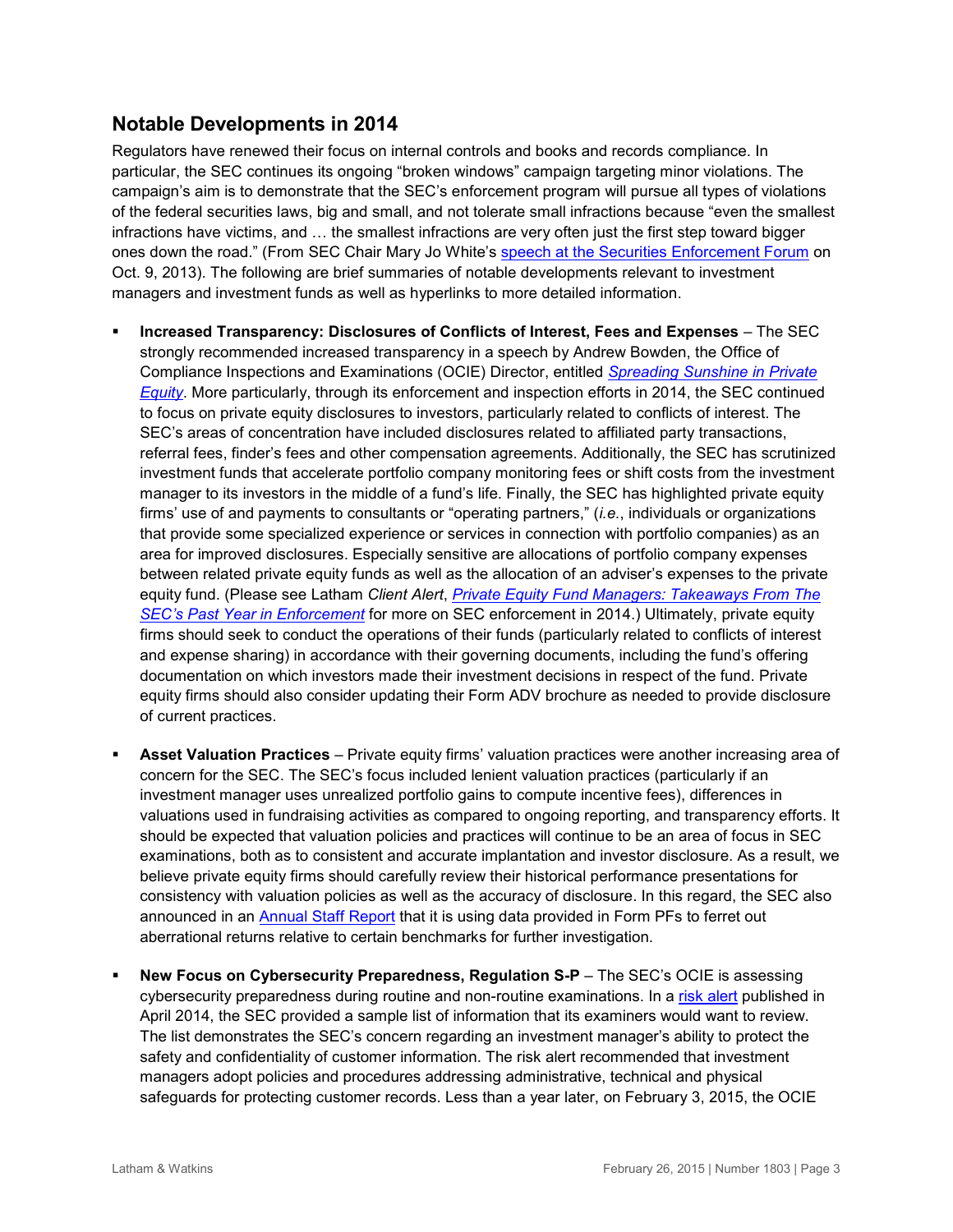released [the results of its initial examination sweep,](http://www.sec.gov/about/offices/ocie/cybersecurity-examination-sweep-summary.pdf) which revealed that most managers have adopted cybersecurity policies and procedures. The OCIE is now evaluating the adequacy of the policies and procedures discovered during the sweep. The speed with which the SEC has moved on cybersecurity demonstrates how important the SEC considers the issue.

- **The Testimonial Rule and Social Media** In March 2014, the SEC released [new rules and updated](http://www.sec.gov/investment/im-guidance-2014-04.pdf)  [guidance](http://www.sec.gov/investment/im-guidance-2014-04.pdf) for registered investment advisers using social media. Statements posted on social media may come under scrutiny if they pertain to investment-related commentary or discuss an investor's experience with the investment adviser. In this regard, the SEC is principally concerned with those statements that are deceptive, misleading or fraudulent. In certain circumstances, online statements by an investment adviser are exempted. The following types of online statements will not be considered testimonial: (i) listing friends or contacts on the adviser's social media site, so long as it is not implied that those listed are current or former clients or those listed experienced favorable results, (ii) citing or "sharing" fan pages and third-party commentary pages, as long as the investment adviser cannot control how the commentary is presented and allows for commentary to be updated in realtime and (iii) directing clients to social media sites containing third-party commentary. Investment advisers may not compensate clients for posting commentary on a site about the investment adviser, or instruct the adviser's own supervised persons to submit testimonials about the adviser to a site.
- **Delay of the Volcker Rule** In December 2014, the Board of Governors of the Federal Reserve System issued an [order](http://www.federalreserve.gov/newsevents/press/bcreg/bcreg20141218a1.pdf) extending the conformance period under the Volcker Rule until July 21, 2016 for covered funds created prior to December 31, 2013. The deadline will likely be further extended until July 21, 2017 for these funds. All funds initiated after December 31, 2013 must be in conformance by July 21, 2015. (Please see Latham *Client Alert [Volcker Rule Conformance Deadline](http://www.lw.com/thoughtLeadership/LW-federal-reserve-board-grants-one-year-extension-volcker-rule)  [Extended for Certain Funds](http://www.lw.com/thoughtLeadership/LW-federal-reserve-board-grants-one-year-extension-volcker-rule)* for a summary of the extension details.) The Volcker Rule generally prohibits banking entities from engaging in proprietary trading and from acquiring or retaining an ownership interest in, sponsoring, or having certain relationships with a hedge fund or private equity fund. (Please see *[Consensus Interpretation of the Implementation of Parallel Fund Structures Under](http://www.pegcc.org/wordpress/wp-content/uploads/Consensus-Letter-on-Parallel-Funds-under-the-Volcker-Rule-5-1-14.pdf)  [the Volcker Rule](http://www.pegcc.org/wordpress/wp-content/uploads/Consensus-Letter-on-Parallel-Funds-under-the-Volcker-Rule-5-1-14.pdf)* for more information regarding whether a non-US banking entity may invest in a parallel foreign fund organized by a non-bank sponsor that contemporaneously offers a parallel covered fund to, among other persons, US investors within the parameters of the Volcker Rule).
- **Implementation of the Directive on Alternative Investment Fund Managers (AIFMD)** Since July 21, 2014, the AIFMD has been in full force and effect in the European Union (EU) member states that have enacted implementing rules. Any private equity firm seeking to market a non-EU alternative investment fund directly or indirectly through an agent in the EU could become subject to the AIFMD. As a threshold question, a private equity firm should identify which investment vehicles would be considered an alternative investment fund. (Please see the Latham-authored article *[If it "looks" like a](http://www.lw.com/thoughtLeadership/looks-like-fund-sounds-like-fund-2014)  [fund, if it "sounds" like a fund…](http://www.lw.com/thoughtLeadership/looks-like-fund-sounds-like-fund-2014)* for further guidance.)
- **Compliance Insight on Conforming SPVs and Escrow Accounts to the Custody Rule, Rule 206(4)-2** – The SEC in its [Exam Priorities for 2014](http://www.sec.gov/about/offices/ocie/national-examination-program-priorities-2014.pdf) stressed the importance of recognizing when an investment manager has custody of assets and compliance with the SEC's custody rule. The Advisers Act states that when a registered investment adviser has custody (broadly defined) of client funds or securities, the adviser is required to, among other things, undergo an annual surprise examination by an independent public accountant and use a qualified custodian to maintain the clients' assets and send statements directly to the clients. In lieu of a surprise examination of the assets of a pooled investment fund, the adviser can obtain audited annual financial statements of the fund and provide such statements to investors within 120 days of the fiscal-year end (180 days for a fund of funds). To assist advisers with pooled investment funds, the SEC issued new quidance on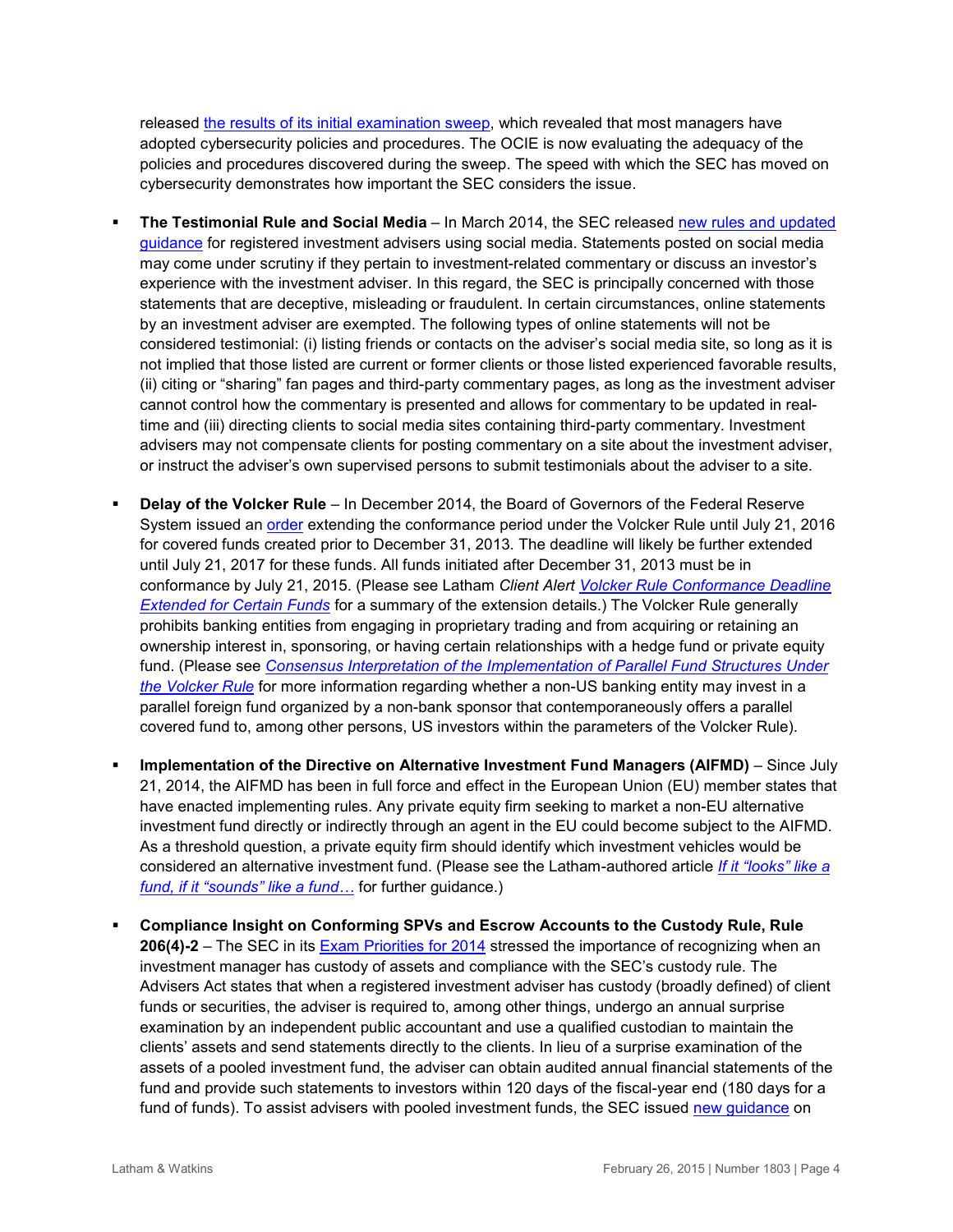applying the Custody Rule to special purpose vehicles (SPVs) and escrow accounts used for investment purposes. When using an SPV to make investments, registered investment advisers should be careful to either treat the SPV as a separate client or rely on the audit exemption and treat the SPV's assets as assets of the fund for which the manager has indirect custody. For escrow accounts created to hold a portion of a portfolio company's interest in a negotiated sale, registered investment advisers must meet a five-point test set forth in the guidance to comply with the custody rule.

- **Expanded Definition of "Knowledgeable Employee" used in Rule 3c-5 under the Investment Company Act** – The SEC, in a [No-Action Letter to the Managed Funds Association](http://www.sec.gov/divisions/investment/noaction/2014/managed-funds-association-020614.htm) on February 6, 2014, expanded the definition of knowledgeable employee, making it easier for certain non-executive employees to invest in the employer's investment fund Importantly, knowledgeable employees are (i) excluded for purposes of determining whether a  $3(c)(7)$  fund is owned exclusively by qualified purchasers and (ii) not required to be counted for purposes of the 100 beneficial owner limitation in a 3(c)(1) fund. The No-Action Letter expanded which employees may be considered "knowledgeable" to include employees who perform a policy-making function regardless of title, employees who head business divisions even if not a part of the investment activities, or employees who participate in investment activities including analytical or risk teams. Additionally, the No-Action Letter acknowledged that an affiliated management person who participates in the activities of covered separate accounts is likely to be as financially knowledgeable and sophisticated as an employee who participates in the investment activities of a fund and, thus, may also constitute a knowledgeable employee. The SEC advised that an investment manager should maintain a written record of its knowledgeable employees and should be able to explain the facts and circumstances that support its conclusion that any particular employee qualifies as a knowledgeable employee.
- **Campaign Contributions and the Pay-to-Play Rule, Rule 206(4)-5** On June 20, 2014, the SEC settled its first case under pay-to-play rules for investment advisers. The pay-to-play rule requires a two-year waiting period before a firm could receive advisory fees from public plans after making political contributions to politicians capable of influencing the hiring of an investment adviser by a government entity. The rule does not require that the investment adviser intended to influence the politician or created a *quid pro quo* arrangement, only that the adviser (or its "covered persons") made a contribution to a public official or political candidate and subsequently was retained to manage public pension funds or other government assets under the control or influence of such official or candidate.
- **Broker-Dealer Activities**  The SEC included as one of its examination priorities in 2014 whether investment advisers may be engaged in broker-dealer activities for which registration under the Exchange Act would be required. In particular, the SEC focused on the receipt of transaction-based compensation in connection with the marketing or selling of fund interests, as well as the receipt of transaction-based fees in connection with the purchase or sale of portfolio companies. Private equity firms may wish to review their compensation practices for investor relations and other marketing personnel, as well as their practices for charging monitoring, advisory or transaction fees in respect of portfolio companies. Some of these fees practices may fall within the SEC's No-Action relief for M&A Brokers. (Please see Latham *Client Alert [A More Practical Approach to Broker-Dealer Registration](http://www.lw.com/thoughtLeadership/lw-sec-broker-dealer-relief)* for a more detailed discussion.)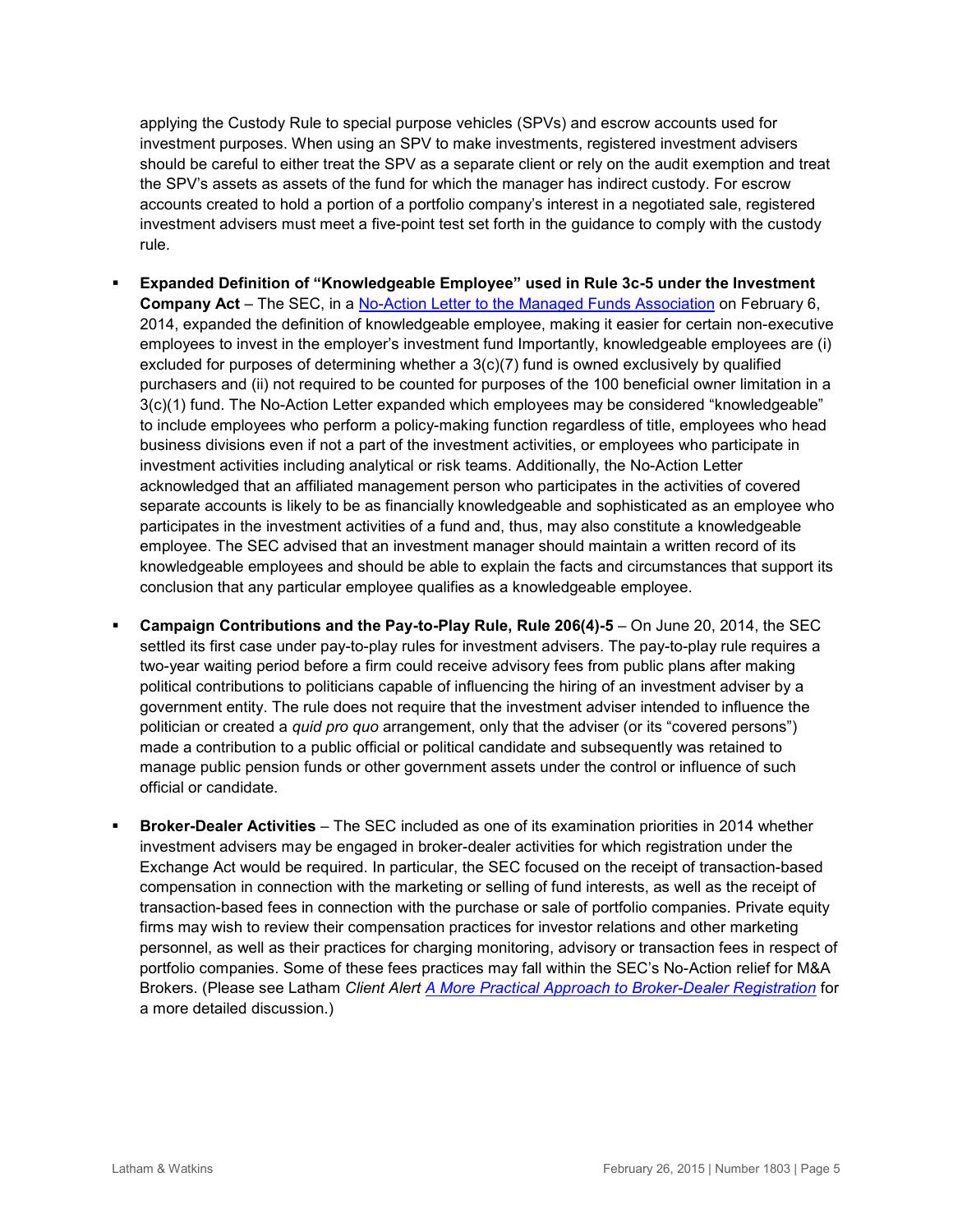## **What to Expect in 2015**

The SEC has prioritized private equity firms for increased scrutiny in 2015, with a particular focus on compliance obligations, marketing materials and performance reporting. Further, the SEC has lowered the bar regarding potentially violative conduct, raising the possibility of enforcement actions.

- **Succession Planning for Investment Advisers** The SEC is considering a new rule that would require registered investment advisers to create and maintain "transition plans" or succession plans allowing for the carrying on or winding up of an investment adviser's business in the event an adviser (or key person) dies or becomes incapacitated. The SEC intends to mitigate both portfolio and operations risks in the asset management industry caused by market stress, a major disruption or when an investment adviser is no longer able to serve its clients. SEC Chair Mary Jo White, in a [speech before attendees at a private equity conference,](http://www.sec.gov/News/Speech/Detail/Speech/1370543677722#.VNUHyvnF-Ck) admonished investment advisers to "test and plan for the worst."
- **Focus on Historical Performance Reporting**  Private equity fund managers' historical performance reporting is expected to be an area of concern for the SEC in 2015. Examiners will be probing the internal rates of return disclosed in fund marketing materials, evaluating calculations based on unrealized investments that may impact returns or reviewing net returns that include the sponsor's capital commitment. The inclusion of the sponsor's commitment can impact the calculation of net internal rates of return, since the sponsor generally does not pay management fees or carried interest on its committed capital. (Please see Latham-authored article *[What PE Fund Managers Can](http://www.lw.com/mediaCoverage/what-pe-fund-managers-can-learn-from-2014-sec-enforcement)  [Learn From 2014 SEC Enforcement](http://www.lw.com/mediaCoverage/what-pe-fund-managers-can-learn-from-2014-sec-enforcement)* for context on the emphasis of performance reporting transparency.)
- **Cherry Picking, Trade Allocations and Principal Transactions**  The SEC has identified cherry picking, trade allocations and principal transactions under Section 206(3) of the Advisers Act as an examination focus for 2015. In particular, the SEC is interested in how an investment manager handles written disclosure and obtaining client consent in a principal transaction where the manager is on both sides of the transaction. With regard to trade allocations, private equity firms should take steps to disclose and address conflicts of interest regarding their selection of investments in their various funds. The SEC addressed principal transactions in several enforcement actions in 2014, including in a case involving transactions between an adviser trading on behalf of a hedge fund client and the adviser's affiliated broker-dealer.<sup>[3](#page-7-2)</sup>
- **Wholesale Changes to the Swiss Private Placement Regime** The deadline with which to comply with revisions to the rules governing the marketing and distribution of private funds in Switzerland will expire on March 1, 2015. The Swiss Financial Markets Supervisory Authority (knows as FINMA) has completely revised its private placement rules. By MARCH 1, 2015 — subject to very limited exceptions for marketing to licensed and regulated financial institutions e.g., banks and insurance companies – "exempt investors") — foreign funds wishing to market in Switzerland must appoint a Swiss Representative (a Swiss entity licensed by the Swiss regulator, FINMA) and Swiss Paying Agent (a Swiss bank). These entities will take on the formal responsibility of distributing fund interests and managing payments to and from Swiss investors. A compliant distribution agreement should be executed in this regard. Funds already in the market in Switzerland will need to appoint the required Swiss Paying Agent and Representative before continuing their activities in Switzerland. The Swiss entities appointed will need to review marketing materials before distributing in Switzerland. By and large, however, the new rules are workable, with the Swiss financial industry offering a number of tidy solutions to allow marketing to continue under the new regime.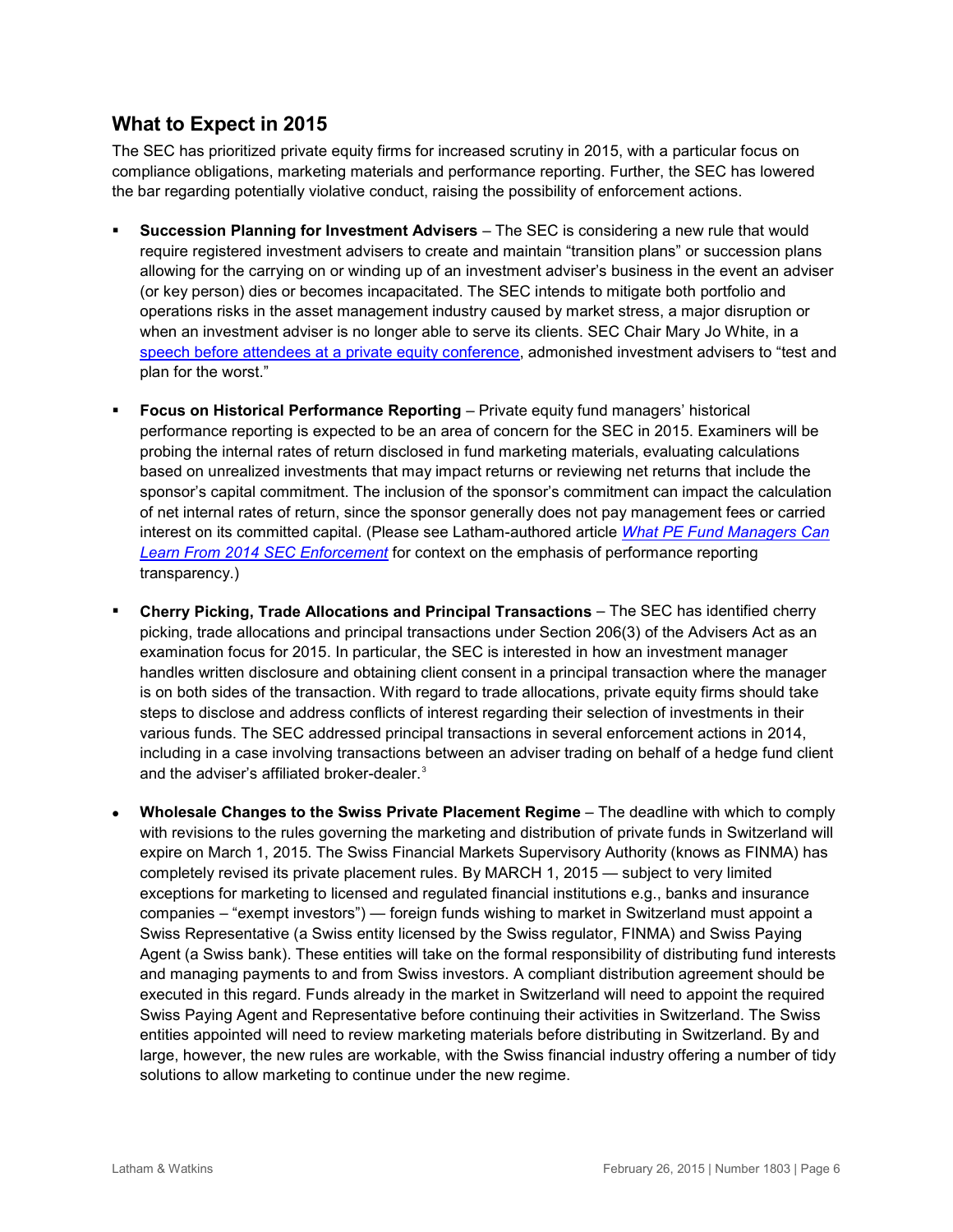## **Wrap Up**

In 2014, and continuing into 2015, the SEC remains focused on compliance related to investment funds and investment managers. The issues described above may be raised by the SEC during any routine or non-routine examinations. Investment managers should also anticipate investors inquiring about these issues. Long-standing practices may be exposed to new scrutiny. As a result, investment managers should focus on robust disclosures, compliance and valuation methodologies.

If you have questions about this *Client Alert*, please contact one of the authors listed below or the Latham lawyer with whom you normally consult:

## **[Tom Alabaster](http://www.lw.com/people/tom-alabaster)**

[tom.alabaster@lw.com](mailto:tom.alabaster@lw.com) +44.20.7710.1860 London

## **[Barton B. Clark](http://www.lw.com/people/barton-clark)**

[barton.clark@lw.com](mailto:barton.clark@lw.com) +1.202.637.1009 Washington, D.C.

## **[David J. Greene](http://www.lw.com/people/david-greene)**

[david.greene@lw.com](mailto:david.greene@lw.com) +1.202.637.2154 Washington, D.C.

#### **[Nabil Sabki](http://www.lw.com/people/nabil-sabki)**

[nabil.sabki@lw.com](mailto:nabil.sabki@lw.com) +1.312.876.7604 Chicago

## **[Stephen P. Wink](http://www.lw.com/people/stephen-wink)**

[stephen.wink@lw.com](mailto:stephen.wink@lw.com) +1.212.906.1229 New York

## **[Amy Rigdon](mailto:amy.rigdon@lw.com)**

[amy.rigdon@lw.com](mailto:amy.rigdon@lw.com) +1.202.637.2217 Washington, D.C.

## **[Robert Canning](mailto:robert.canning@lw.com)**

[robert.canning@lw.com](mailto:robert.canning@lw.com) +1.202.637.3388 Washington, D.C.

## **You Might Also Be Interested In**

[3 Developments Real Estate Fund Sponsors Should Know for 2015](http://www.lw.com/thoughtLeadership/LW-3-developments-real-estate-fund-sponsors-should-know-for-2015)

[EU Risk Retention Rules and CLOs –](http://www.lw.com/thoughtLeadership/LW-EU-CLO-regulatory-technical-standards) the Journey's End?

[FINRA's Proposed Limited Broker Regime Falls Short of Private Fund Needs](http://www.lw.com/thoughtLeadership/LW-FINRA-proposed-broker-regime)